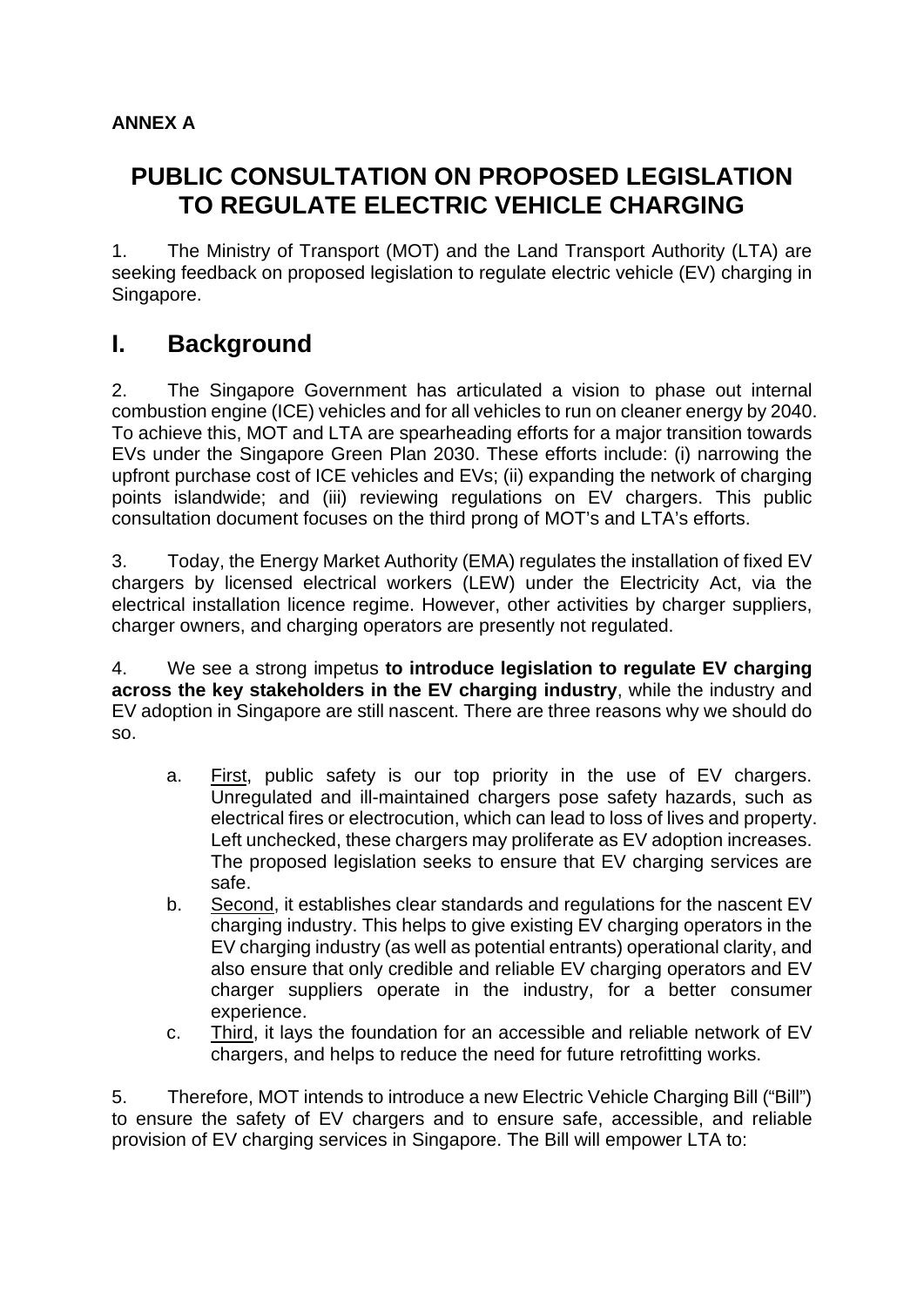- a. Regulate the supply, advertisement, installation, registration, use and maintenance of EV chargers;
- b. Impose a licensing regime for EV charging operators; and
- c. Mandate provision of EV charging in developments that conduct building or electrical works and facilitate provision of EV charging points in existing strata-titled developments.

# **II. Regulation of EV Chargers**

#### *Coverage of Regulations*

6. We propose that all EV chargers come within the scope of the proposed Bill, that is, equipment that is used to supply electric energy to an EV for the purpose of charging. There are in general three types of EV chargers:

- a. Fixed chargers, i.e., chargers that are affixed to the electricity grid;
- b. Non-fixed chargers, i.e., chargers that are not affixed to the electricity grid;
- c. Battery charge and swap stations (BCSS), which charge detachable batteries belonging to an EV.

7. An EV in the proposed Bill refers to a battery electric vehicle, but can also refer to a plug-in hybrid vehicle, whose battery can also be charged using a charger. We will adopt the definition of motor vehicles under the Road Traffic Act 1961, i.e., a vehicle capable of being used on a public road, but **not** Power-Assisted Bicycles (PABs). To avoid doubt, chargers that are exclusively designed for charging Personal Mobility Devices (PMDs), electric vessels or electric aircrafts, will also not be covered by the proposed Bill.

## *Supply of EV Chargers*

8. We propose that LTA be the approving authority for all EV chargers that are supplied in Singapore. **All EV chargers supplied in Singapore will need to belong to a model that is approved by LTA.** This will give confidence that the EV chargers are safe for use. This is similar to the vehicle homologation process today, where all vehicles supplied in Singapore must belong to a vehicle model approved by LTA.

9. To be approved, EV chargers must meet safety and performance standards prescribed by LTA. The latter can include international standards relating to smart charging. For the former, LTA will take into consideration the Technical Reference 25 Electric Vehicle Charging System 2022 (TR 25:2022), which sets out technical safety requirements for EV chargers. The TR 25 is reviewed periodically by multidisciplinary workgroups, which include industry experts and academics, to ensure its relevance.

10. **We propose that chargers that are supplied solely for export or re-export from Singapore be excluded from the requirement to obtain approval from LTA**. This is because such chargers are not intended for use in Singapore, and an EV user in Singapore is unlikely to be exposed to them.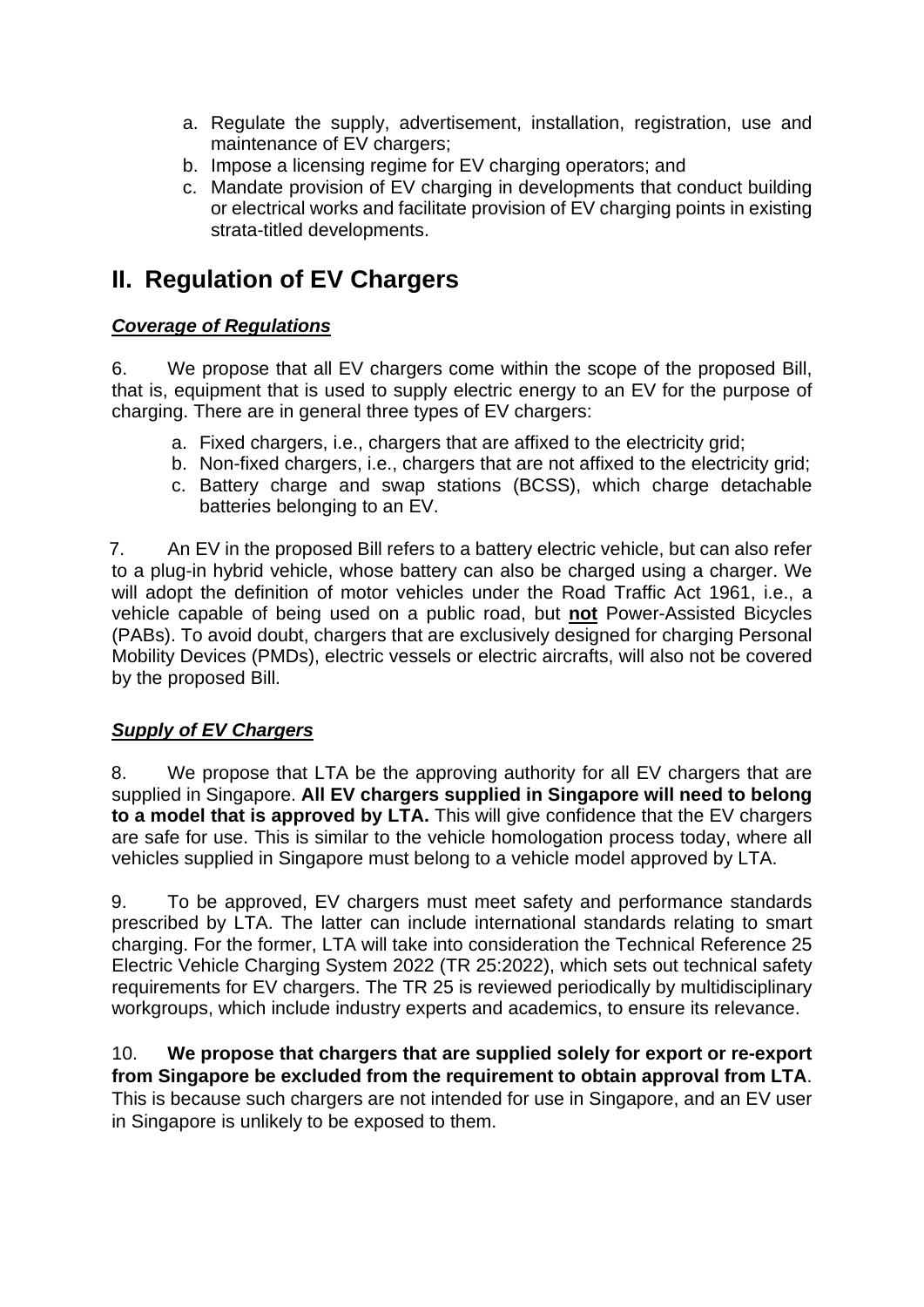## *Advertisement of EV Chargers*

11. We propose to further minimise the exposure of EV users in Singapore to safety incidents from EV charging by requiring that **only chargers belonging to models that are approved by LTA can be advertised for sale or supply in Singapore**. We refer to advertisements in all forms, whether print, mass media or digital. We propose that LTA be able to direct a person who has advertised a non-approved charger in Singapore to take down such an advertisement, or if necessary, publish a corrective advertisement in place of it.

## *Installation of Fixed EV Chargers and BCSS*

12. **To ensure safe installation, we will require fixed EV chargers and BCSS to be installed by (i) a charger equipment specialist under the supervision of an LEW on the electrical work, or (ii) by a LEW who is also a charger equipment specialist.** The installation must be done according to the relevant standards and procedures in TR 25 and Singapore Standard (SS) 638 Code of Practice for Electrical Installation.

#### *Registration of EV Chargers*

13. **We propose for LTA to set up an ownership regime for EV chargers by keeping a Registry of Chargers.** To implement this, **we propose to require that all charger owners register their EV chargers with LTA within a reasonable timeframe after they have been installed and before they are first used or allowed to be used by the owner (for fixed chargers and BCSS), or before they are first used or allowed to be used by the owner (for non-fixed chargers)**. There will be a grace period of 12 months for existing charger owners to register their EV chargers with LTA, during which they will still be able to use their chargers even if the chargers are not registered. This ownership regime fulfils two objectives. First, it allows LTA to properly assign accountability and liability on EV charger owners for the use and maintenance of chargers. Second, a comprehensive Registry of Chargers allows LTA to carry out its role better as the master-planner of EV charging infrastructure, such as by identifying, and ramping up deployment at, geographical areas with insufficient chargers.

14. All changes in key details of the charger, transfers of ownership, and decommissioning of the charger must be updated with LTA in a timely manner. LTA may also require charger owners to furnish data on charger utilisation and energy consumption upon request. This will keep the Registry accurate and up to date.

15. **We will also require all chargers registered with LTA to be affixed with a registration sticker**, similar to the tamper-proof identification stickers issued to compliant Personal Mobility Device models today. This is to facilitate easy enforcement against non-registered chargers. It will be an offence to use a false registration sticker, or alter/tamper with a registration sticker.

#### *Use of EV Chargers*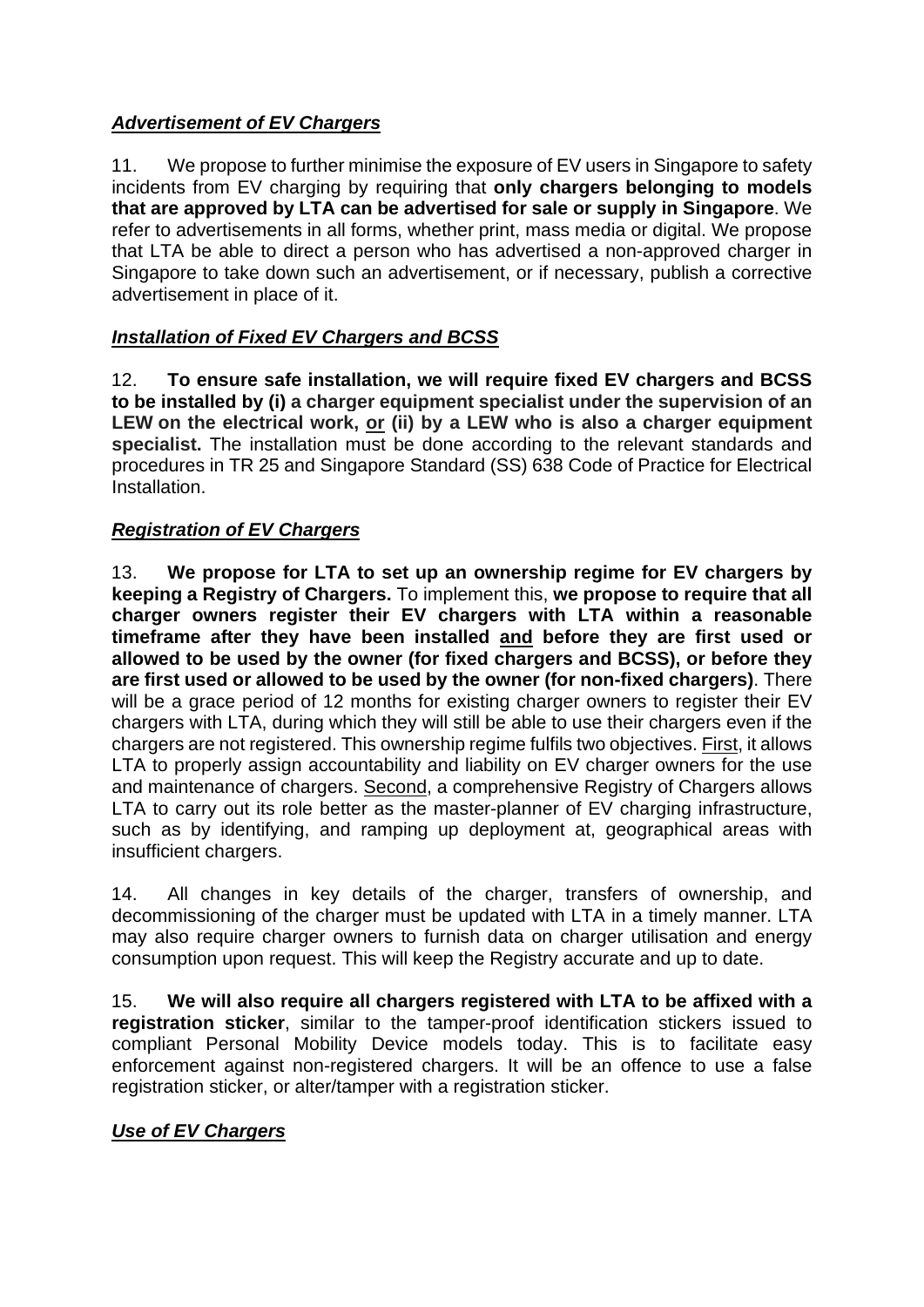16. Charger users should also **use chargers in a safe and responsible manner**. First, users should only use chargers registered with LTA – we propose to make it an offence to knowingly use unregistered chargers. Second, users should use chargers according to safety regulations determined by LTA. For example, non-fixed chargers should only be used in locations that are accessible for use by their owners and lessees (e.g. private landed homes and industrial garages), and not to the general public.

17. We propose to **disallow the charging of detachable batteries of EVs in homes**. Owners of such EVs will only be allowed to charge at locations white-listed by LTA, where charging of detachable batteries is less risky. We intend it to be an offence for anyone who charges at non-white-listed locations, which include homes. This is because of the higher safety risks posed by home charging, such as battery fires which are typically a result of inappropriate charging behaviour. Companies that wish to operate their own chargers for detachable batteries will be able to work with LTA to white-list charging locations.

## *Maintenance of EV Chargers*

18. It is important that chargers are kept in good working condition such that they do not pose danger to persons or property. **We propose that all charger owners be required to ensure that their EV chargers are inspected periodically.** For nonrestricted access locations, inspection must be done every 6 months by an equipment specialist, and every 12 months by an LEW. For restricted access locations (i.e., landed homes), inspection must be done every 2 years by an equipment specialist. This is as per the recommendations under TR 25:2022. It is common to have such periodic inspection arrangements for other infrastructure, such as lifts and escalators. Charger owners will be required to keep proper inspection records of their EV chargers and furnish them to LTA upon request. If a charger is not found in good working condition, the charger owner must take active steps to restore the charger to good working condition, and ensure that the charger does not pose danger to anyone while its deficiencies are being rectified.

#### *Measures to Stop Unsafe Activities Relating to EV Chargers*

19. There may be instances which will require LTA to intervene quickly to stop potential serious harm caused to persons or property. Some of these instances include:

- a. Usage of a tampered or illegally modified charger
- b. Usage of a charger with serious manufacturing defects
- c. Usage of a charger that is not installed properly

20. In these instances, **we propose for LTA to issue a safety directive to an EV charger owner, an EV charger supplier, or an EV charging operator to mitigate or eliminate the risk of such serious harm expediently**. A person to whom the safety directive is issued may be asked to decommission, uninstall, rectify or forfeit the charger as necessary to effectively mitigate or eliminate the risk. If LTA is satisfied that the person to whom the safety directive is issued has failed to comply with the directive, **we propose that LTA have the powers to enter premises and perform the action(s) specified in the safety directive so that the risks to persons or property**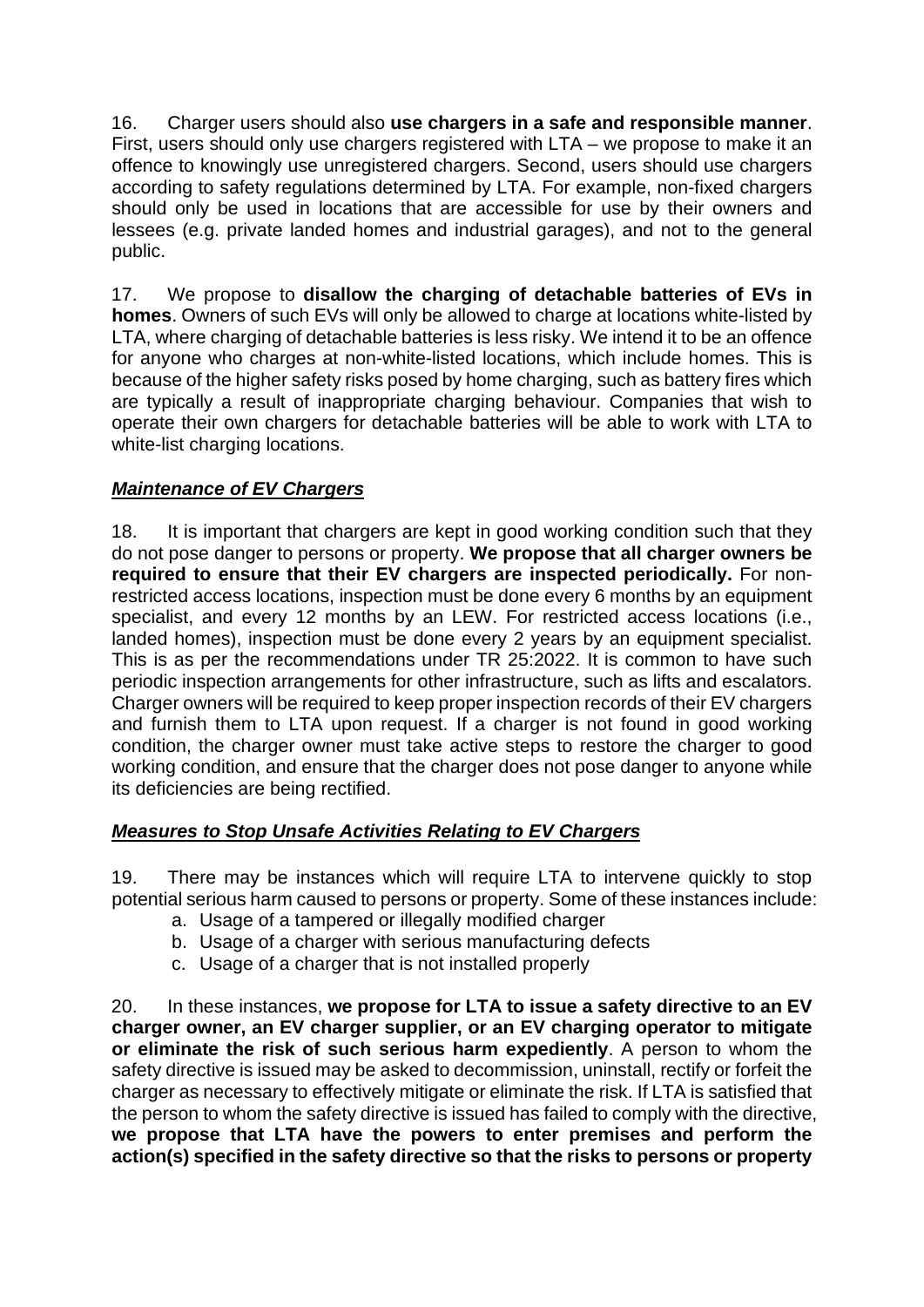**are effectively dealt with**. These powers are only exercised in very serious cases of dangerous activity relating to chargers.

# **III. Licensing of Electric Vehicle Charging Operators ("EVCOs")**

## *Licensing Regime*

21. Beyond charger safety, it is critical to ensure that the public charging network is reliable. EVCOs assume responsibility in providing quality and reliable EV charging services, which will form a key part of transport infrastructure in Singapore.

22. **We propose for LTA to introduce a licensing regime for EVCOs under the Bill. Any entity or person that provides EV charging services in Singapore in the course of business will need to be licensed.** This licensing regime will generally apply to commercial operators. Licensing levers are necessary for LTA to effectively enforce against breaches of reliability and quality standards, and respond nimbly to developments in the nascent EV charging industry. For avoidance of doubt, this activity is distinct from electricity retailing.

23. Licensees will be subject to a set of requirements by LTA to ensure that reliability and quality standards are met. This will include, amongst others, requirements for data sharing, third party liability insurance, payment methods, cybersecurity, and service downtime recovery. The requirements will take into account whether the licensee is providing a charging service using a fixed charger/BCSS or a non-fixed charger; and whether the licensee is providing a charging service for the general public or for private use[1](#page-4-0).

#### *Step-In Safeguards for EV Charging Services*

24. Given the potential significant public disruption, it will not be acceptable for a large portion of Singapore's EV charging network to be disrupted for an extended period of time. **We propose for Minister (Transport) to be able to designate largescale EVCOs that would be subject to step-in orders. If a designated EVCO creates prolonged, large-scale disruption of EV charging services for EV users, we propose to empower LTA to manage, or direct a step-in operator to manage, the EVCO's assets and operations temporarily, in the interest of service continuity**. This is a transitional measure until EV charging services can be sufficiently restored. These powers will be exercised as a last resort after measures such as penalties, warnings, or management changes initiated by the defaulting EVCO have not garnered performance improvement. An affected EVCO will be given an opportunity to be heard before a step-in order is made.

<span id="page-4-0"></span><sup>1</sup> We intend for a charger for private use to cover one that is owned and used exclusively by a household or entity for its own purposes, as well as a charger owned by an entity which allows other entities exclusive usage by way of contractual agreement. For avoidance of doubt, the entity which owns the charger can enter into contracts with multiple entities – as long as the charger is to be used only by these group of entities.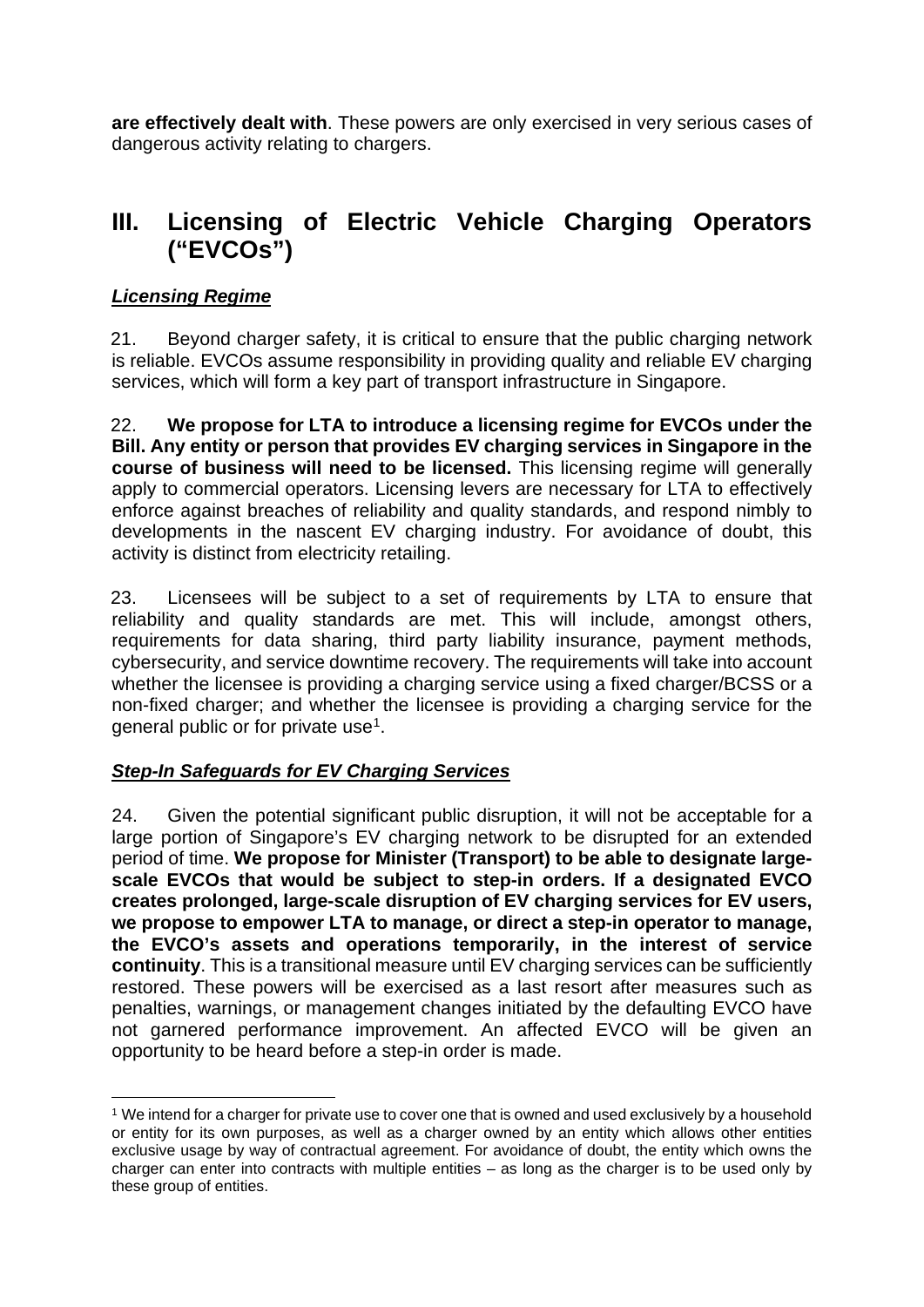# **IV. Mandatory EV Charging Provision For Developments**

25. EV charging will be an essential service that needs to be provided at most carparks by 2040, given the projected widespread adoption of EVs by then. At the same time, many developments, including those being planned today, will mostly be in use well beyond 2040. Developers should therefore 'future-proof' their developments to support EV charging, ideally without incurring costly retrofitting works.

26. There are two types of provision to be made in order for developments to be 'future-proofed' for EV charging:

- a. Electrical equipment in the electrical switch room supporting the carpark, e.g., main switchboards, distribution boards, power transformers, circuit breakers and power cables, need to provide sufficient electrical load to supply electricity to EV chargers. This is known as **passive provision**.
- b. EV chargers need to be fully wired and installed at designated lots, turned on and made ready for use. This is known as **active provision**.

27. **As a start, MOT and LTA propose to mandate that all developments[2](#page-5-0) with carparks undergoing selected building works make passive and active provisions for EV charging.** This is to ensure that EV charging services can be more widely accessible. These selected building works are:

- a. Erection of a building
- b. Increase of the existing Gross Floor Area (GFA) of a development by  $\geq 50\%$
- c. Increase of approved electrical load of a development, where the new approved electrical load is ≥ 280kVA

28. Developers that conduct these building works will usually make enhancements to the electrical infrastructure of the development, making this an appropriate juncture to ensure that sufficient provision is also made to support EV charging. From 2018 to 2020, there were a total of 130 building projects that involved the erection of a building, 51 building projects that involved the increase in existing GFA by ≥ 50%, and 383 instances of increase in approved electrical load where the development has a new approved electrical load of  $\geq$  280kVA. Such a move will reduce major retrofitting in future when the demand for EV charging point ramps up.

29. We propose for Minister (Transport) to have the power to extend the mandate to other building works in future, so that more developments can be 'future-proofed' for EV charging.

30. We propose that **developments subject to the mandate should install charging points in at least 1% of their total car and motorcycle parking lots, and provide passive provision enough to support 15% of their total car and motorcycle parking lots, with 7.4kW chargers**. Based on the average mileage of car drivers in Singapore and the average effective range of a typical EV, a driver only needs to charge his EV once every five to seven days. Therefore, it is not necessary

<span id="page-5-0"></span><sup>&</sup>lt;sup>2</sup> All developments owned by Government Ministries, Statutory Boards and Organs of State are exempted from this mandate. The 'future-proofing' of such developments will be carried out through mechanisms available to the Government.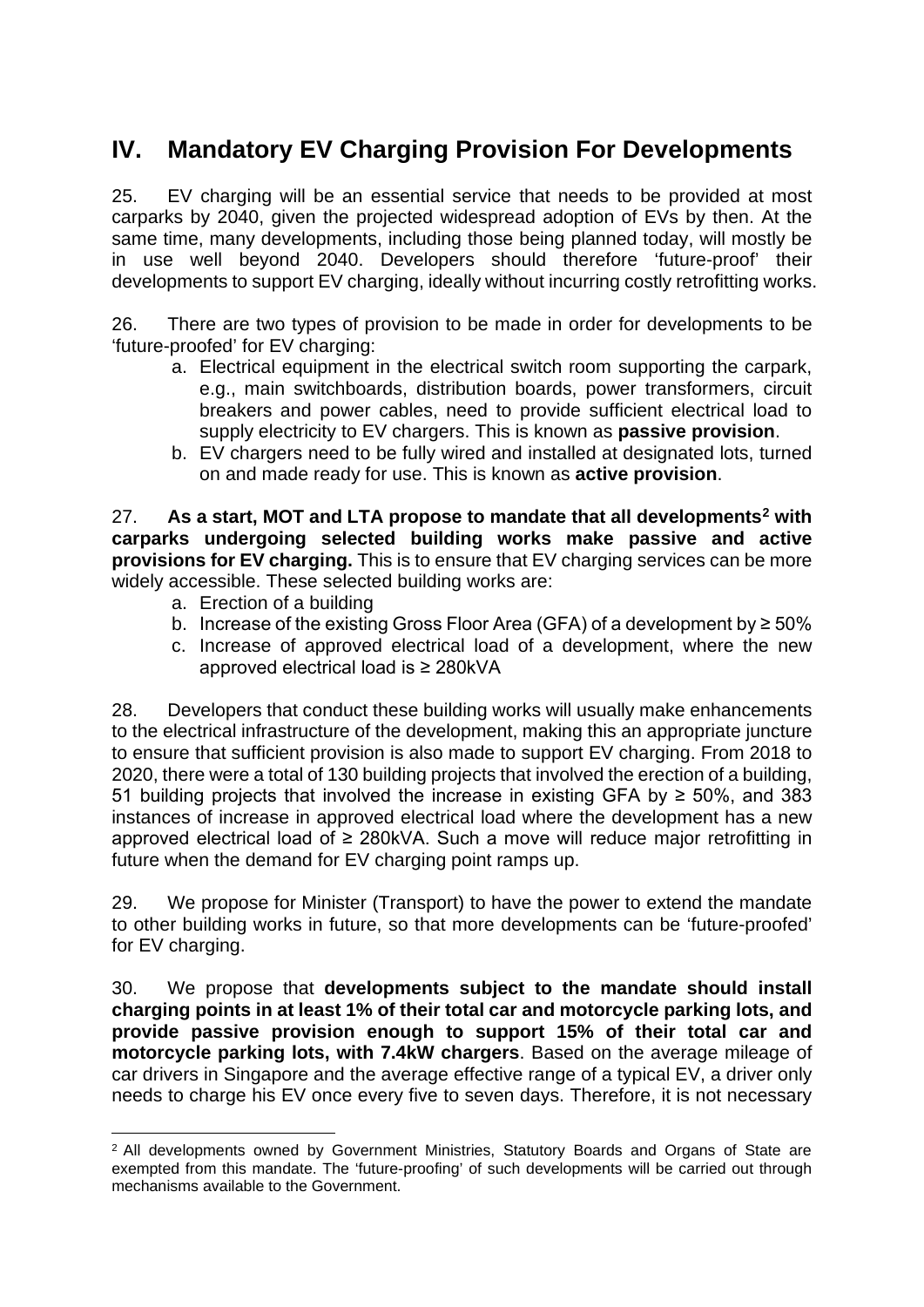to support every parking lot with chargers, even in the long run with mass EV adoption. Developers may opt to provide chargers of different power ratings, as long as the combined power output offered by all the chargers of a development meets the mandated passive provision threshold. For developments with very small carparks (i.e., those with fewer than seven car and motorcycle parking lots), we intend for them to be exempted from the active provision mandate.

31. We aim to minimise additional paperwork for developers by leveraging the existing building control process as far as possible.

- a. For developers that undergo the building control process for the works they undertake, we propose for them to demonstrate compliance with the mandate when they submit their projects to LTA for clearance during the Temporary Occupation Permit (TOP) and Certificate of Statutory Completion (CSC) stages.
- b. However, for developers that do not undergo the building control process for the works they undertake (e.g., increase in approved electrical load), LTA will need to establish a separate regime to verify compliance, and undertake enforcement against non-compliant developers. For example, LTA could require the developer to submit a declaration of passive provision within a reasonable time period after receiving SP Services' approval of the new electrical load of the development.

32. We recognise that the above mandate will not apply to most existing developments, if they do not conduct the building works specified in para 27. At the same time, we understand that residents in some strata-titled condominiums today face challenges in having their resolutions to install EV charging points passed by their Management Corporation (MCST)<sup>[3](#page-6-0)</sup>, even in cases where there may be a majority of residents in favour of installing EV charging points.

33. Hence, we are working with the Ministry of National Development (MND) and the Building and Construction Authority (BCA) to consider **lowering the resolution threshold for EV charger installation proposals for strata-titled developments to the level of an ordinary resolution in the Building Maintenance and Strata Management Act, for lease contracts with duration up to 10 years and for proposals that do not draw down on the MCST funds**. For proposals that exceed a lease duration of 10 years and/or involve usage of MCST funds, the prevailing resolution requirements under the BMSMA will continue to apply. MCSTs retain control over the decisions pertaining to the provision of EV chargers in their strata-titled development.

# **V. Conclusion**

<span id="page-6-0"></span><sup>&</sup>lt;sup>3</sup> Rules on the requisite threshold to pass a resolution on the installation of EV charging points come under the purview of the Building Maintenance and Strata Management Act ("BMSMA"), which sets out a self-governing framework for MCSTs. Based on the BMSMA, the threshold for installation of EV charging points could vary from an ordinary resolution to a 90% resolution, depending on factors such as the proposed ownership of the EV chargers and the length of lease in question.